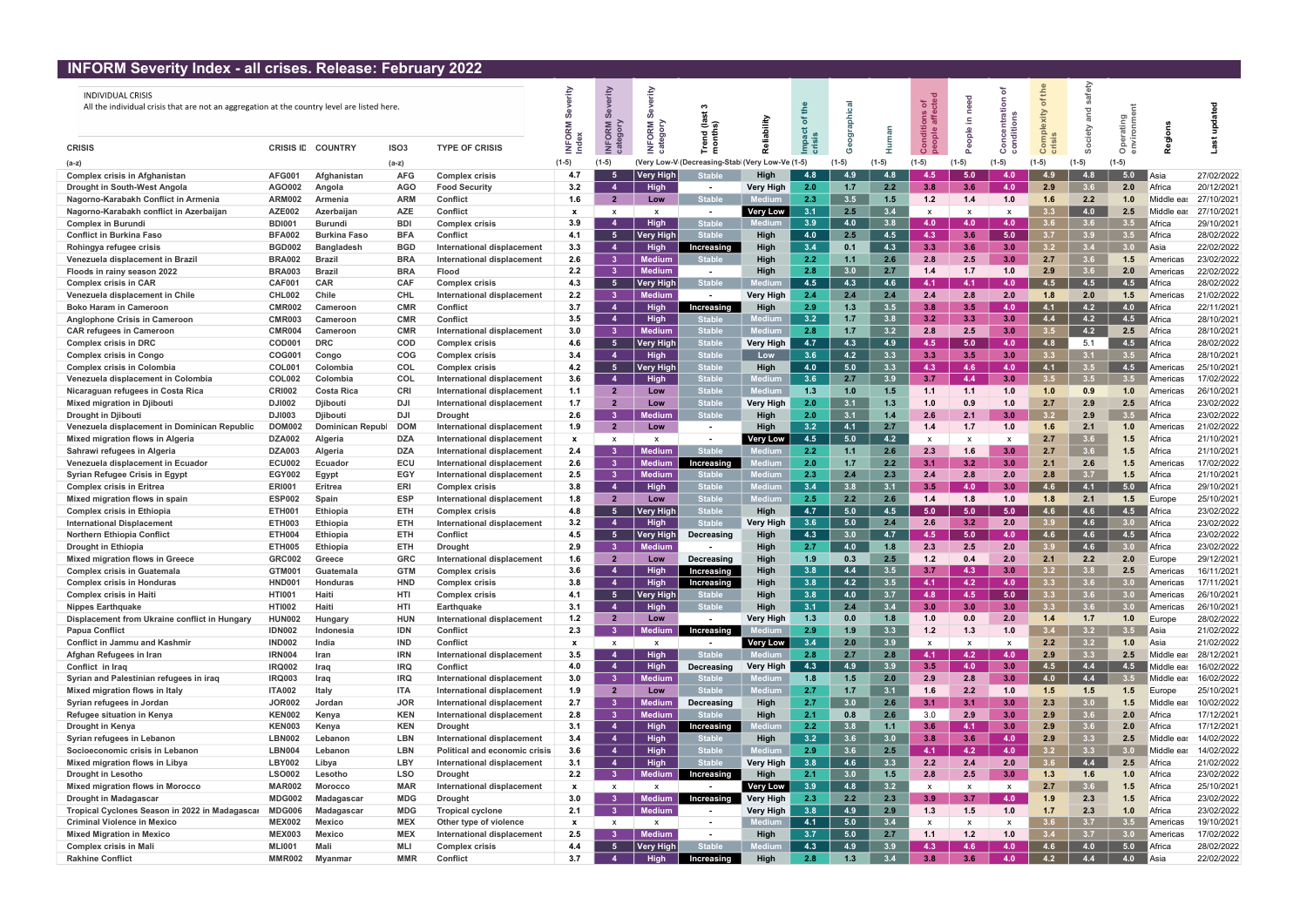| <b>Kachin and Shan Conflict</b>                      | MMR003                         | <b>Mvanmar</b>           | <b>MMR</b>               | <b>Conflict</b>                          | 3.9                       |                | High             | Increasing                  | High             | 3.6              | 2.4                       | 4.0 | -4.1                      | 4.1                       | 4.0              | 4.0              | 4.4            | 3.5 | Asia                     | 22/02/2022                          |
|------------------------------------------------------|--------------------------------|--------------------------|--------------------------|------------------------------------------|---------------------------|----------------|------------------|-----------------------------|------------------|------------------|---------------------------|-----|---------------------------|---------------------------|------------------|------------------|----------------|-----|--------------------------|-------------------------------------|
| Post-coup conflict in Myanmar                        | MMR004                         | Myanmar                  | <b>MMR</b>               | <b>Conflict</b>                          | 4.2                       | 5 <sub>1</sub> | Very High        | Increasing                  | Verv Hiah        | 3.7              | 4.1                       | 3.5 | 4.5                       | 5.0                       | 4.0              | 4.0              | 4.4            | 3.5 | Asia                     | 22/02/2022                          |
| Cabo Delgado Islamist Insurgency                     | <b>MOZ004</b>                  | Mozambique               | <b>MOZ</b>               | Other type of violence                   | 3.6                       | $\overline{4}$ | <b>High</b>      | Increasing                  | High             | 3.7              | 2.8                       | 4.0 | 3.3                       | 3.5                       | 3.0 <sub>1</sub> | 3.9              | 4.5            | 3.0 | Africa                   | 16/02/2022                          |
| Tropical Cyclone Ana in Mozambique                   | <b>MOZ008</b>                  | Mozambique               | <b>MOZ</b>               | <b>Tropical cyclone</b>                  | 2.5                       | 3 <sup>1</sup> | Medium           |                             | High             | 2.8              | 3.3                       | 2.5 | 1.6                       | 2.1                       | 1.0              | 3.7              | 4.5            | 2.5 | Africa                   | 16/02/2022                          |
| <b>Refugees from Mali in Mauritania</b>              | MRT002                         | Mauritania               | <b>MRT</b>               | International displacement               | 2.2                       | 3 <sup>1</sup> | Mediur           | <b>Stable</b>               |                  | 1.8              | 0.0                       | 2.5 | 2.3                       |                           | 3.0 <sub>1</sub> | 2.4              | 2.7            | 2.0 | Africa                   | 25/10/2021                          |
| <b>Food Security in Mauritania</b>                   | MRT003                         | Mauritania               | <b>MRT</b>               | <b>Drought</b>                           | 2.9                       | -3             | Mediun           | <b>Stable</b>               | Low              | 3.4              | 4.4                       | 2.8 | 2.9                       | 2 <sup>8</sup>            | 3.0 <sub>1</sub> |                  | 2.7            | 2.0 | Africa                   | 25/10/2021                          |
| <b>Complex crisis in Malawi</b>                      | <b>MWI002</b>                  | Malawi                   | <b>MWI</b>               | <b>Complex crisis</b>                    | 3.0                       | -3             | ∧edium           | Increasing                  | Verv Hiah        | 3.1              | 4.4                       | 2.2 | -3.4                      |                           |                  |                  | 2.0            | 2.5 | Africa                   | 23/02/2022                          |
|                                                      |                                |                          |                          |                                          |                           | 3 <sup>1</sup> | Medium           |                             |                  | 3.2              | 4.2                       | 2.5 |                           | 1.5                       | 1.0              | 2.3              | 2.0            | 2.5 |                          |                                     |
| <b>Tropical Cyclone Ana in Malaw</b>                 | <b>MWI004</b>                  | Malawi                   | <b>MWI</b><br><b>MYS</b> | <b>Tropical cyclone</b>                  | 2.1                       | $\overline{2}$ |                  | <b>Stable</b>               | Very High        |                  | 1.0                       | 1.8 | 1.3<br>1.6                | 2.1                       |                  | 2.1              | 2.1            | 2.0 | Africa                   | 31/01/2022<br>21/02/2022            |
| International Refugees in Malaysia                   | <b>MYS001</b>                  | Malavsia                 |                          | International displacement               | 1.7                       |                | Low              |                             | High             | 1.5              |                           |     |                           |                           | 1.0              |                  |                |     | Asia                     |                                     |
| <b>Food Security Crisis in Namibia</b>               | <b>NAM002</b>                  | Namibia                  | <b>NAM</b>               | <b>Food Security</b>                     | 2.4                       | -3             | lediur           | Increasinc                  |                  | 2.8<br>2.6       | 4.3<br>1.2                | 1.7 | 3.1                       | 3.1                       | 3.0 <sub>1</sub> | 1.0              | 1.5            | 0.5 | Africa                   | 23/02/2022                          |
| <b>Boko Haram in Niger</b>                           | <b>NER002</b>                  | Niger                    | <b>NER</b>               | <b>Conflict</b>                          | 3.1                       | $\overline{4}$ | <b>High</b>      | Stable                      |                  |                  |                           | 3.1 | 2.7                       | 2.4                       | 3.0 <sub>1</sub> | 4.0              | 3.3            | 4.5 | Africa                   | 28/02/2022                          |
| <b>Mali/Burkina Faso conflict</b>                    | <b>NER003</b>                  | Niger                    | <b>NER</b>               | <b>Conflict</b>                          | 3.3                       | -4             | <b>High</b>      | Stable                      |                  | 3.0              | 2.4                       | 3.3 | 3.3                       | -3.5                      | 3.0 <sub>1</sub> | 37               | 3 <sub>3</sub> | 4.0 | Africa                   | 28/02/2022                          |
| <b>Nigerian Refugees</b>                             | <b>NER004</b>                  | Niger                    | <b>NEF</b>               | International displacement               | 2.8                       | 3 <sup>1</sup> | Mediur           | <b>Stable</b>               |                  | 2.1              | 0.6                       | 2.7 | 3.1                       | 3.1                       | 3.0 <sub>1</sub> | 2.9              | 3.3            | 2.5 | Africa                   | 30/10/2021                          |
| <b>Complex crisis in Nigeria</b>                     | NGA001                         | Nigeria                  | <b>NGA</b>               | <b>Complex crisis</b>                    | 4.3                       | - 5            | <b>Very High</b> | <b>Stable</b>               | High             | 4.5              | 5.0                       | 4.1 | 4.0                       | 5.0                       | 3.0 <sub>1</sub> | 4.7              | 4.3            | 5.0 | Africa                   | 23/02/2022                          |
| Middle belt conflict                                 | <b>NGA003</b>                  | Nigeria                  | <b>NGA</b>               | <b>Conflict</b>                          | 3.3                       | -4             | <b>High</b>      | Decreasing                  |                  | 3.0              | 2.3                       | 3.3 | 3.2                       | 3.3                       | 3.0 <sub>1</sub> | 3 g              | 4.3            | 3.5 | Africa                   | 23/02/2022                          |
| Boko Haram crisis in Nigeria                         | <b>NGA004</b>                  | Nigeria                  | <b>NGA</b>               | <b>Conflict</b>                          | 4.3                       | 5 <sub>1</sub> | Very Higl        | <b>Stable</b>               | High             | 4.2              | 2.2                       | 4.8 | 4.5                       | 4.9                       | 4.0              | 4.2              | 4.3            | 4.0 | Africa                   | 23/02/2022                          |
| <b>Northwest Banditry</b>                            | <b>NGA007</b>                  | Nigeria                  | <b>NGA</b>               | Other type of violence                   | 3.7                       | 4              | <b>High</b>      | Decreasing                  | High             | 3.2              | 2.8                       | 3.4 | 3.7                       | 4.3                       | 3.0 <sub>1</sub> | 4.2 <sub>2</sub> | 4.3            | 4.0 | Africa                   | 23/02/2022                          |
| Cameroonian Refugees in Nigeria                      | <b>NGA008</b>                  | Nigeria                  | <b>NGA</b>               | International displacement               | 2.1                       | -3             | Mediun           | <b>Stable</b>               |                  | 1.6              | 2.0                       | 1.4 | 1.2                       | 1.4                       | 1.0              | 3 g              | 4.3            | 3.5 | Africa                   | 23/02/2022                          |
| Socioeconomic crisis in Nicaragua                    | NIC00                          | Nicaragua                | <b>NIC</b>               | Political and economic crisis            | $\mathbf{x}$              |                |                  |                             | Low              | 2.9              | 4.1                       | 2.0 | x                         |                           | X                | 2.8              | 3.4            | 2.0 | America                  | 28/10/2021                          |
| <b>Complex crisis in Pakistan</b>                    | PAK00                          | Pakistan                 | <b>PAK</b>               | <b>Complex crisis</b>                    | 3.7                       |                | <b>High</b>      | Decreasing                  | High             | 4.2              | 5.0                       | 3.7 | $3.5^{\circ}$             | 5.0                       | 2.0              | 3.6              | 3.7            | 3.5 | Asia                     | 23/02/2022                          |
| Kashmir conflict in Pakistan                         | <b>PAK004</b>                  | Pakistan                 | <b>PAK</b>               | <b>Conflict</b>                          | $\boldsymbol{\mathsf{x}}$ |                | X                | $\blacksquare$              | Low              | 0.4              | 1.0                       | 0.0 | $\boldsymbol{\mathsf{x}}$ | $\boldsymbol{\mathsf{x}}$ |                  | 3.2 <sub>1</sub> | 3.7            | 2.5 | Asia                     | 23/02/2022                          |
| Venezuela displacement in Panama                     | <b>PAN002</b>                  | Panama                   | <b>PAN</b>               | International displacement               | 2.1                       |                | Medium           |                             | High             | 2.5              | 2.6                       | 2.4 | 2.3                       | 1.6                       | 3.0 <sub>1</sub> | 1.4              | 1.7            | 1.0 | America                  | 24/02/2022                          |
| Venezuela displacement in Peru                       | <b>PER002</b>                  | Peru                     | <b>PER</b>               | International displacement               | 3.2                       | 4              | <b>High</b>      | Increasing                  |                  | 3.3              |                           | 3.7 | 3.4                       | -3.7                      | 3.0 <sub>1</sub> | 2.8              | 3.7            |     | America                  | 17/02/2022                          |
| Mindanao conflict                                    | <b>PHL003</b>                  | <b>Philippines</b>       | <b>PHL</b>               | Conflict                                 | 2.5                       | -3.            | ∕ledium          | Decreasing                  | High             | 3.0              | 3.0                       | 3.0 | 1.7                       | 2.4                       | 1.0              | $3.2\,$          | 3.7            | 2.5 | Asia                     | 21/02/2022                          |
| <b>Typhoon RAI</b>                                   | PHL <sub>01</sub>              | <b>Philippines</b>       | <b>PHL</b>               | <b>Tropical cyclone</b>                  | 3.3                       | $\overline{4}$ | <b>High</b>      | $\overline{\phantom{a}}$    | High             | 2.8              | 3.0                       | 2.7 | $3.5^{\circ}$             | 4.0                       | 3.0 <sub>1</sub> | 3.2              | 3.7            | 2.5 | Asia                     | 21/02/2022                          |
| Displacement from Ukraine conflict in Poland         | <b>POL002</b>                  | Poland                   | <b>POL</b>               | <b>International displacement</b>        | $1.2$                     | $\overline{2}$ | Low              | $\overline{\phantom{a}}$    | Very High        | 1.9 <sub>1</sub> | 1.7                       | 2.0 | 1.0                       | 0.0                       | 2.0              | 1.0              | 1.0            | 1.0 | Europe                   | 28/02/2022                          |
| <b>Complex crisis in DPRK</b>                        | <b>PRK00</b>                   | <b>DPRK</b>              | <b>PRK</b>               | <b>Complex crisis</b>                    | 3.8                       | $\overline{4}$ | <b>High</b>      | Decreasing                  |                  | 3.9              | 4.6                       | 3.5 | 4.5                       | 5.0                       | 4.0              | 2.7              | 2.9            | 2.5 | Asia                     | 21/02/2022                          |
| <b>Conflict in Palestine</b>                         | <b>PSE002</b>                  | Palestine                | <b>PSE</b>               | <b>Conflict</b>                          | 3.9                       | -4             | <b>High</b>      | Decreasing                  | <b>Very High</b> | 3.7              | 3.4                       | 3.9 | 4.0                       | 4.0                       | 4.0              |                  | 2.8            | 4.5 | liddle eas               | 10/02/2022                          |
| <b>Regional Boko Haram Crisis</b>                    | <b>REG001</b>                  | Nigeria, Niger, Chao     | <b>NGA,NE</b>            | <b>Regional crisis</b>                   | 4.3                       | - 5            | <b>Very High</b> | Stable                      |                  | 4.0              | 2.3                       | 4.5 | 4.5                       | 4.9                       | 4.0              | 4.4              | 4.3            | 4.5 | frica.Afrio              | 30/10/2021                          |
| Venezuela Regional Crisis                            | <b>REG002</b>                  | Venezuela,Brazil,C       | <b>VEN,BR</b>            | <b>Regional crisis</b>                   | 4.0                       | -4             | Hiah             | ncreasing                   | Low              | 4.1              | 2.9                       | 4.5 | 4.0                       | $-5.0$                    | 3.0              |                  | 3.1            | 4.5 | ،mericas                 | 27/10/2021                          |
| <b>Regional Kashmir conflict</b>                     | <b>REG003</b>                  | India.Pakistan           | <b>IND, PAI</b>          | <b>Regional crisis</b>                   | $\boldsymbol{\mathsf{x}}$ |                |                  |                             | Very Low         | 3.3              | 2.1                       | 3.7 | $\mathbf{x}$              | X                         | X                | 3.0              | 3.5            | 2.5 | Asia Asia                | 23/01/2022                          |
| <b>Syrian Regional Crisis</b>                        | <b>REG004</b>                  | Syria, Turkey, Iraq, I   | <b>SYR.TU</b>            | <b>Regional crisis</b>                   | 4.4                       | -5             | Very High        | Decreasing                  | High             | 3.8              | 3.1                       | 4.1 | 4.5                       | - 5.0                     | 4.0              | 4.7              | 4.3            | 5.0 | liddle eas               | 27/02/2022                          |
| Eastern Mediterranean Route                          | <b>REG006</b>                  | <b>Turkey, Greece</b>    | <b>TUR,GF</b>            | <b>Regional crisis</b>                   | 3.3                       | 4              | <b>High</b>      | <b>Stable</b>               |                  | 3.2              | 3.0                       | 3.3 | 3.5                       | 4.0                       | 3.0              | 3.2              | 3.4            | 3.0 | <i>l</i> liddle eas      | 30/12/2021                          |
| <b>Central Mediterranean Route</b>                   | <b>REG007</b>                  | Algeria, Tunisia, Lil    | DZA,TU                   | <b>Regional crisis</b>                   | $\mathbf{x}$              |                |                  |                             | <b>Very Low</b>  | X                |                           | 4.0 |                           |                           | X                | 2.8              | 3.1            | 2.5 | Africa, Afric 31/10/2021 |                                     |
| Western Mediterranean Route                          | <b>REG008</b>                  | Algeria, Morocco, S      | DZA,MA                   | <b>Regional crisis</b>                   | $\boldsymbol{\mathsf{x}}$ |                |                  |                             | <b>Very Low</b>  | $\mathbf{x}$     | $\boldsymbol{\mathsf{x}}$ | 3.2 |                           |                           |                  | 2.8              | 3.1            | 2.5 | Africa.Afrio             | 31/10/2021                          |
| <b>Rohingya Regional Crisis</b>                      | <b>REG011</b>                  | Bangladesh, Myan         | <b>BGD.MI</b>            | <b>Regional crisis</b>                   | 3.9                       | $\mathbf{A}$   | Hiah             | Increasing                  | High             | 3.0              | 1.4                       | 3.6 | 4.1                       | $-4.1$                    | 4.0              | 4.3              | 4.0            | 4.5 | Asia.Asia                | 22/02/2022                          |
| <b>Southern Africa Regional Food Security Crisis</b> | <b>REG012</b>                  | Lesotho, Madagas         | LSO, MD                  | <b>Regional crisis</b>                   | 3.6                       | -4             | Hiah             | <b>Stable</b>               | Very High        | 3.7              | 4.6                       | 3.0 | 4.0                       | 5.0                       | 3.0 <sub>1</sub> | 2.9              | 2.7            | 3.0 | Africa.Afrio             | 30/01/2022                          |
| Nagorno-Karabakh Conflict                            | <b>REG013</b>                  | Armenia, Azerbaija       | ARM,A2                   | <b>Regional crisis</b>                   | $\boldsymbol{\mathsf{x}}$ | $\mathbf{x}$   | X                |                             | Very Low         | 2.7              | 2.6                       | 2.7 | x                         |                           | X                | 3.0              | 3.4            | 2.5 | Middle eas               | 31/10/2021                          |
| Burundi and DRC refugees in Rwanda                   | <b>RWA002</b>                  | Rwanda                   | <b>RWA</b>               | International displacemen                | 2.2                       |                | Medium           | <b>Stable</b>               | Low              | 2.6              | 2.1                       | 2.8 | 1.5                       |                           | 1.0              | 3.0              | 4.0            | 1.5 | Africa                   | 29/10/2021                          |
| <b>Refugees in Sudan</b>                             | <b>SDN005</b>                  | Sudan                    | <b>SDN</b>               | International displacement               | 3.4                       |                | <b>High</b>      | Stable                      | <b>Very High</b> | 3.3              | 2.1                       | 3.8 | 3.2                       | 3.4                       | 3.0 <sub>1</sub> |                  | 4.7            | 2.0 | Africa                   | 23/02/2022                          |
| <b>Refugees from Ethiopia</b>                        | <b>SDN007</b>                  | Sudan                    | <b>SDN</b>               | International displacement               | 2.6                       | -3             | Medium           | <b>Stable</b>               | Verv Hiah        | 3.0              | 2.4                       | 3.3 | 1.7                       | 1.4                       | 2.0              | 37               | 4.7            | 2.0 | Africa                   | 23/02/2022                          |
| <b>Violence West-Darfur</b>                          | <b>SDN008</b>                  | Sudan                    | <b>SDN</b>               |                                          | 3.7                       |                |                  |                             | Very High        | 3.5              |                           | 4.2 | 3.7                       | 3.3                       | 4.0              | 3.8 <sub>2</sub> | 4.7            | 2.5 | Africa                   | 23/02/2022                          |
|                                                      | <b>SEN002</b>                  |                          | <b>SEN</b>               | Other type of violence<br><b>Drought</b> |                           | -4             | <b>High</b>      | Increasing<br><b>Stable</b> |                  | 2.7              | 1.1                       |     |                           | 2.8                       |                  |                  |                |     |                          | 27/10/2021                          |
| <b>Drought in Senegal</b>                            |                                | Senegal                  |                          |                                          | 2.4                       | 3 <sup>1</sup> | <b>Medium</b>    |                             |                  |                  | 4.5                       | 1.2 | 2.4                       |                           | 2.0              | 2.3<br>2.8       | 2.1            | 2.5 | Africa                   | 16/11/2021                          |
| <b>Complex crisis in El Salvador</b>                 | <b>SLV001</b>                  | <b>El Salvador</b>       | <b>SLV</b>               | <b>Complex crisis</b>                    | 3.2                       | $\overline{4}$ | <b>High</b>      | Increasing                  | High             | 3.4              | 3.8                       | 3.1 | 3.4                       | 3.7                       | 3.0 <sub>1</sub> |                  | 3.0            | 2.5 | America                  |                                     |
| <b>Complex crisis in Somalia</b>                     | <b>SOM001</b>                  | Somalia                  | <b>SOM</b>               | <b>Complex crisis</b>                    | 4.4                       | 5 <sub>1</sub> | <b>Very High</b> | Decreasing                  | High             | 4.8              | 4.7                       | 4.8 | 3.9                       | 4.8                       | 3.0 <sub>1</sub> | 4.6              | 4.6            | 4.5 | Africa                   | 27/01/2022                          |
| <b>Mixed Migration Flows in Somalia</b>              | <b>SOM002</b>                  | Somalia                  | <b>SOM</b>               | International displacement               | 1.9                       | $\overline{2}$ | Low              | Decreasing                  | High             | 1.4              | 0.8                       | 1.7 | 0.9                       | 0.7                       | 1.0              | 3.8              | 4.6            | 2.5 | Africa                   | 27/01/2022                          |
| <b>Drought in Somalia</b>                            | <b>SOM005</b>                  | Somalia                  | <b>SOM</b>               | <b>Drought</b>                           | 4.0                       | $\overline{4}$ | <b>High</b>      | Increasing                  | High             | 4.0              | 4.7                       | 3.6 | 3.7                       | 4.4                       | 3.0              | 4.3              | 4.6            | 4.0 | <b>I</b> Africa          | 11/02/2022                          |
| <b>Complex crisis in South Sudan</b>                 | <b>SSD001</b>                  | <b>South Sudan</b>       | <b>SSD</b>               | <b>Complex crisis</b>                    | 4.6                       | 5 <sub>1</sub> | <b>Very High</b> | <b>Stable</b>               |                  | 4.7              | 4.6                       | 4.7 | 4.5                       | 4.9                       | 4.0              | 4.6              | 4.7            | 4.5 | Africa                   | 27/10/2021                          |
| <b>Food Security Crisis in Eswatini</b>              | SWZ00                          | Eswatini                 | <b>SWZ</b>               | <b>Food Security</b>                     | 2.5                       | -3.            | <b>Medium</b>    | Increasing                  | High             | 2.1              | 3.1                       | 1.5 | 2.8                       | 2.5                       | 3.0              | 2.5              | 3.3            | 1.5 | Africa                   | 23/02/2022                          |
| <b>Syrian conflict</b>                               | <b>SYR001</b>                  | Syria                    | <b>SYR</b>               | <b>Complex crisis</b>                    | 4.8                       | - 5            | <b>Very High</b> | Decreasing                  | Very High        | 4.8              | 4.6                       | 4.9 | 4.5                       | 5.0                       | 4.0              | 5.1              | 5.2            | 5.0 | Middle eas               | 23/02/2022                          |
| <b>Boko Haram in Chad</b>                            | <b>TCD003</b>                  | Chad                     | TCD                      | <b>Conflict</b>                          | 3.8                       | -4             | <b>High</b>      | Stable                      |                  | 3.1              | 0.6                       | 3.9 | 3.8                       | 2.6                       | 5.0              | 4.3              | 4.6            | 4.0 | Africa                   | 29/10/2021                          |
| <b>CAR refugees in Chad</b>                          | <b>TCD004</b>                  | Chad                     | <b>TCD</b>               | International displacement               | 3.5                       | $\overline{4}$ | <b>High</b>      | Stable                      |                  | 2.8              | 1.9                       | 3.2 | 3.7                       | 3.3                       | 4.0              | 3.8              | 4.6            | 2.5 | Africa                   | 29/10/2021                          |
| Darfur refugees in Chad                              | <b>TCD005</b>                  | Chad                     | <b>TCD</b>               | International displacement               | 3.4                       | -4             | High             | <b>Stable</b>               |                  | 2.5              | 1.7                       | 2.9 | 3.7                       | 3.4                       | 4.0              | 3.6              | 4.6            | 2.0 | Africa                   | 29/10/2021                          |
| <b>Tibesti Conflict in Chad</b>                      | <b>TCD006</b>                  | Chad                     | <b>TCD</b>               | <b>Conflict</b>                          | 2.7                       | -3-            | <b>Medium</b>    | <b>Stable</b>               | Mediun           | 2.4              | 1.3                       | 2.8 | 2.2                       | 0.4                       | 4.0              | 3.8              | 4.6            | 2.5 | Africa                   | 29/10/2021                          |
| <b>Conflict in southern Thailand</b>                 | <b>THA002</b>                  | <b>Thailand</b>          | <b>THA</b>               | Conflict                                 | $\mathbf{x}$              | $\mathsf{x}$   | $\mathsf{x}$     | $\blacksquare$              | Very Low         | 2.3              | 1.1                       | 2.8 | x                         | x                         | X                | 2.4              | 3.1            | 1.5 | Asia                     | 21/02/2022                          |
| Myanmar refugees in Thailand                         | <b>THA003</b>                  | <b>Thailand</b>          | <b>THA</b>               | <b>International displacement</b>        | 2.4                       |                | <b>Medium</b>    | <b>Stable</b>               |                  | 2.5              | 0.0                       | 3.4 | 2.3                       | 1.6                       | 3.0 <sub>1</sub> | 2.4              | 3.1            | 1.5 | Asia                     | 21/02/2022                          |
| <b>Tonga Volcano Eruption</b>                        | <b>TON002</b>                  | Tonga                    | <b>TON</b>               | Volcano                                  | 1.3                       | $\overline{2}$ | Low              | $\overline{\phantom{a}}$    | Very High        | 2.0              | 2.5                       | 1.7 | 1.0                       | 0.0                       | 2.0              | 1.2              | 0.9            | 1.5 | Pacific                  | 23/02/2022                          |
| Venezuelan refugees in Trinidad and Tobago           | <b>TTO002</b>                  | <b>Trinidad and Toba</b> | <b>TTO</b>               | International displacement               | 1.6                       | $\overline{2}$ | Low              | Decreasing                  | High             | 2.5              | 2.9                       | 2.3 | 1.0                       | 0.9                       | 1.0              | 1.9              | 1.8            | 2.0 | America                  | 23/02/2022                          |
| Mixed migration flows in Tunisia                     | <b>TUN002</b>                  | Tunisia                  | <b>TUN</b>               | International displacement               | $\mathbf{x}$              | $\mathbf{x}$   | $\mathbf{x}$     | $\overline{\phantom{a}}$    | Low              | 4.2              | 4.3                       | 4.2 | X                         | x                         |                  | 1.9              | 2.9            | 0.5 | Africa                   | 21/10/2021                          |
| <b>Syrian Refugees in Turkey</b>                     | <b>TUR002</b>                  | Turkey                   | <b>TUR</b>               | International displacement               | 3.4                       | -4             | <b>High</b>      | Decreasing                  | ediun            | 3.2              | 2.9                       | 3.3 | $3.5^{\circ}$             | 3.9                       | 3.0 <sub>1</sub> | 3.4              | 4.1            | 2.5 | Middle eas               | 29/12/2021                          |
| <b>Mixed Migration Flows in Turkey</b>               | <b>TUR003</b>                  | Turkey                   | TUR                      | International displacement               | 3.4                       | $\sim$ 4       | <b>High</b>      | <b>Stable</b>               | High             | 3.2              | 3.1                       | 3.3 | 3.5                       | 4.0                       | 3.0              | 3.4              | 4.1            | 2.5 | Middle eas               | 29/12/2021                          |
| <b>Kurdish Conflict</b>                              | <b>TUR004</b>                  | Turkey                   | <b>TUR</b>               | <b>Conflict</b>                          | $\mathbf{x}$              | $\mathsf{x}$   | X                | $\blacksquare$              |                  | 3.0              | 2.4                       | 3.2 | x                         | $\mathsf{x}$              | $\mathsf{X}$     | 3.4              | 4.1            | 2.5 | Middle eas               | 29/12/2021                          |
| International Displacement in Tanzania               | <b>TZA002</b>                  | Tanzania                 | <b>TZA</b>               | <b>International displacement</b>        | 2.5                       | -3             | Medium           | <b>Stable</b>               | <b>Very High</b> | 3.1              | 2.0                       | 3.5 | 2.2                       | 2.3                       | 2.0              | 2.4              | 3.1            | 1.5 | Africa                   | 23/02/2022                          |
| International Displacement in Uganda                 | <b>UGA005</b>                  | Uganda                   | <b>UGA</b>               | International displacement               | 3.2                       | $\overline{4}$ | <b>High</b>      | <b>Stable</b>               |                  | 3.3              | 2.1                       | 3.7 | 3.3                       | 3.6                       | 3.0              | 2.8              | 3.5            | 2.0 | Africa                   | 29/10/2021                          |
| <b>Conflict in Ukraine</b>                           | <b>UKR002</b>                  | Ukraine                  | <b>UKR</b>               | <b>Conflict</b>                          | 3.9                       | $\overline{4}$ | <b>High</b>      | Increasing                  | Very High        | 4.1              | 4.9                       | 3.5 | 4.1                       | $-4.1$                    | 4.0              | 3.4              | 3.2            | 3.5 | Europe                   | 28/02/2022                          |
|                                                      |                                |                          |                          |                                          |                           |                |                  |                             |                  |                  |                           |     |                           |                           |                  |                  |                |     |                          |                                     |
| <b>Complex crisis in Venezuela</b>                   | <b>VEN001</b><br><b>YEM001</b> | Venezuela                | <b>VEN</b><br><b>YEM</b> | <b>Complex crisis</b>                    | 4.2                       | 5 <sub>1</sub> | Very High        | <b>Stable</b>               | High             | 5.0              | 4.9                       | 5.0 | 4.0<br>5.0                | 5.0                       | 3.0<br>5.0       | 3.8<br>4.6       | 4.1<br>4.7     | 3.5 | Americas                 | 20/10/2021<br>Middle eas 24/01/2022 |